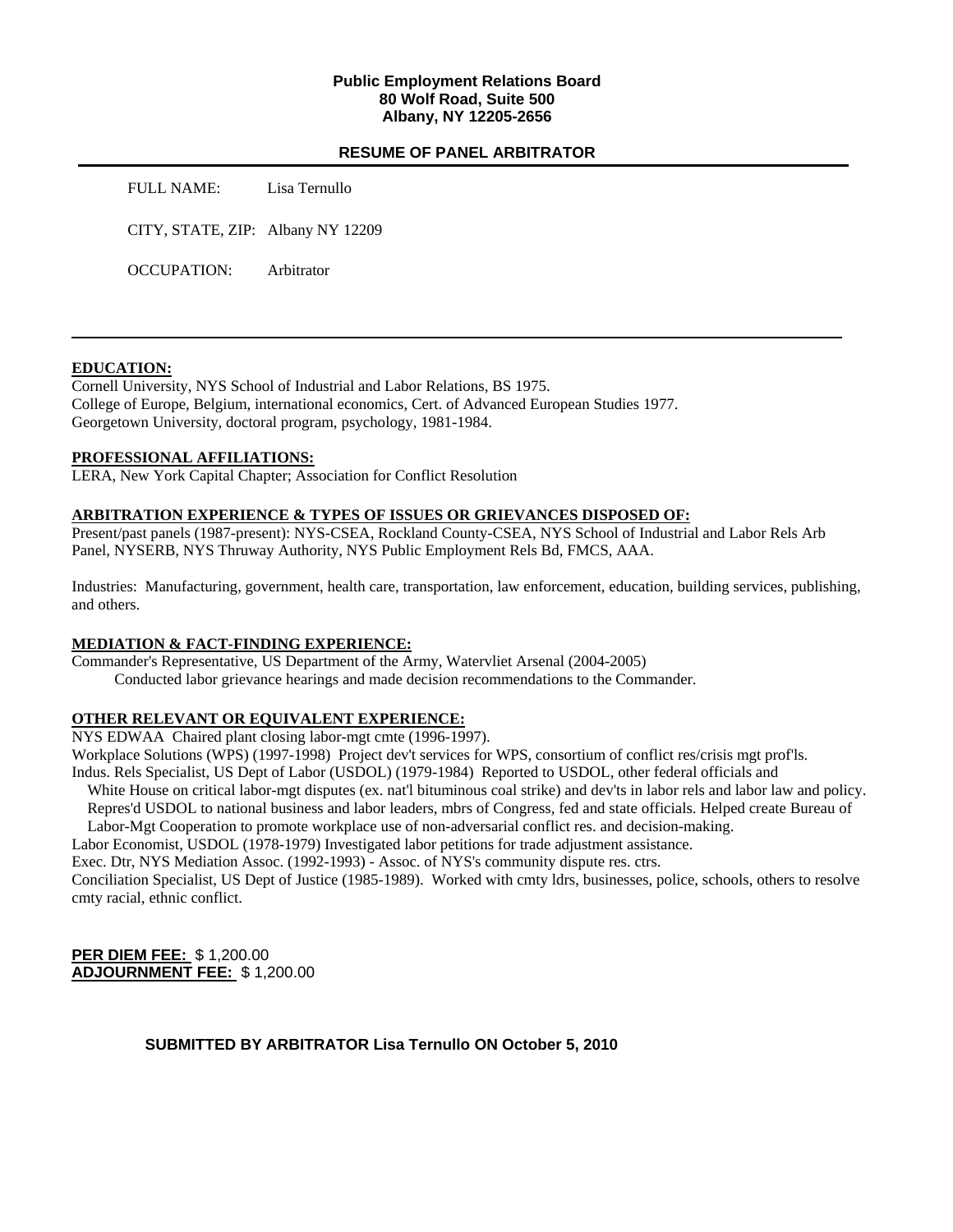### **Public Employment Relations Board 80 Wolf Road, Suite 500 Albany, NY 12205-2656**

# **BILLING DISCLOSURE STATEMENT**

# ARBITRATOR'S NAME: **Lisa Ternullo**

The following is a description of my fees and expenses:

# A) HEARING TIME.

- (1) My per diem is \$1,200.00 for each day or any part thereof spent hearing a case.
- (2) If a hearing day exceeds hours, I charge:

 $\Box$ a second full per diem  $\Box$ a prorated per diem

 $\boxtimes$ no additional charge  $\Box$ other (describe) :

(3) Additional comments:

B) STUDY TIME.

- (1) I charge \$ 1,200.00 for each day spent in preparation of the opinion and award.
- (2) This charge  $\Box$  will  $\boxtimes$  will not be prorated for partial days devoted to such preparation.
- (3) Additional comments:

## C) TRAVEL TIME AND EXPENSES.

(1) When travel time plus hearing time exceeds hours in a calendar day:

 $\boxtimes$  Not applicable (no additional charge)

 $\Box$  I charge as follows (describe):

(2) I charge for actual, travel-related expenses incurred in connection with the case  $\boxtimes$ YES  $\Box$  NO.

Where appropriate, a mileage charge for auto travel will be billed at:

| $\boxtimes$ Prevailing IRS rate | $\Box$ Other (describe): |
|---------------------------------|--------------------------|
|---------------------------------|--------------------------|

(3) When the scheduled hearing day(s) requires an overnight stay:

 $\boxtimes$ There is no charge, other than for lodging and subsistence.

 $\Box$ I charge as follows (describe):

(4) Additional Comments: For transportation I charge for the cost of public conveyance (bus, train, air) and for taxi, when I use these. If I travel by car (mine, rented, car service), I charge the above-mentioned mileage charge for auto travel.